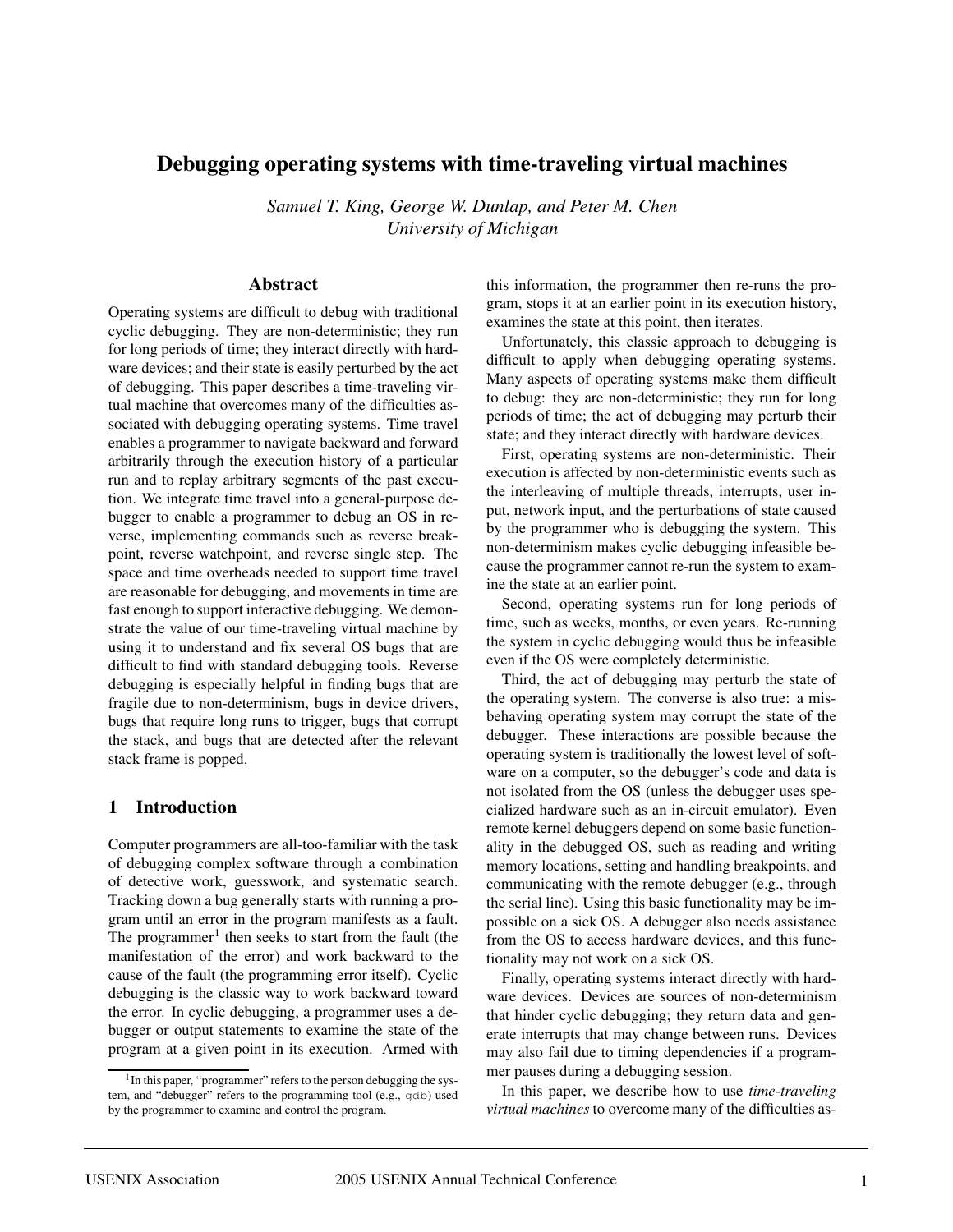sociated with debugging operating systems. By virtual machine, we mean a software-implemented abstraction of a physical machine that is at a low-enough level to run an operating system. Running the OS inside a virtual machine enables the programmer to stand outside the OS being debugged. From this vantage point, the programmer can use a debugger to examine and control the execution of the OS without perturbing its state.

By time travel, we mean the ability to navigate backward and forward arbitrarily through the execution history of a particular run and to replay arbitrary segments of the past execution. For example, if the system crashed due to an errant pointer variable, time travel would allow the programmer to go back to the point when that pointer variable was corrupted; it would also allow the programmer to fast-forward again to the crash point. Time-traveling virtual machines allow a programmer to replay a prior point in the execution exactly as it was executed the first time. The past is immutable in our model of time travel; this ensures that there is only a single execution history, rather than a branching set of execution histories. As with cyclic debugging, the goal of time travel is to enable the programmer to examine the state of the OS at prior points in the execution. However, unlike cyclic debugging, time travel works in the presence of non-determinism. Time travel is also more convenient than classic cyclic debugging because it does not require the entire run to be repeated.

In this paper, we describe the design and implementation of a time-traveling virtual machine (TTVM) for debugging operating systems. We integrate time travel into a general-purpose debugger (gdb) for our virtual machine, implementing commands such as reverse step (go back to the last instruction that was executed), reverse breakpoint (go back to the last time an instruction was executed), and reverse watchpoint (go back to the last time a variable was modified).

The space and time overhead needed to support time travel is reasonable for debugging. For three workloads that exercise the OS intensively, the logging needed to support time travel adds 3-12% time overhead and 2- 85 KB/sec space overhead. The speed at which one can move backward and forward in the execution history depends on the frequency of checkpoints in the time region of interest. TTVM is able to insert additional checkpoints to speed up these movements or delete existing checkpoints to reduce space overhead. After adding checkpoints to a region of interest, TTVM allows a programmer to move to an arbitrary point within the region in about 12 seconds.

The following real-life example clarifies what we mean by debugging with time-traveling virtual machines and illustrates the value of debugging in this manner. The error we were attempting to debug was triggered when the guest kernel attempted to call a NULL function pointer. The error had corrupted the stack, so standard debugging tools were unable to traverse the call stack and determine where the invalid function call had originated. Using the TTVM reverse single step command, we were able easily to step back to where the function invocation was attempted and examine the state of the virtual machine at that point.

The contributions of this paper are as follows. TTVM is the first system that provides practical reverse debugging for long-running, multi-threaded programs such as an operating system. We show how to provide this capability at reasonable time and space overhead through techniques such as virtual-machine replay, checkpointing, logging disks, and running native device drivers inside a virtual machine. We also show how to integrate time travel in a debugger to enable new reverse debugging commands. We illustrate the usefulness of reverse debugging for operating systems through anecdotal experience and generalize about the types of situations in which reverse debugging is particularly helpful.

### **2 Virtual machines**

A virtual machine is a software abstraction of a physical machine [12]. The software layer that provides this abstraction is called a virtual machine monitor (VMM). An operating system can be installed and run on a virtual machine as if it were running on a physical machine. Such an OS is called a "guest" OS to distinguish it from an OS that may be integrated into the VMM itself (which is called the "host" OS).

Several features of virtual machines make them attractive for our purposes. First, because the VMM adds a layer of software below the guest OS, it provides a protected substrate in which one can add new features. Unlike traditional kernel debugging, these new features will continue to work regardless of how sick the guest OS becomes; the guest OS cannot corrupt or interfere with the debugging functionality. We use this substrate to add traditional debugging capabilities such as setting breakpoints and reading and writing memory locations. We also add non-traditional debugging features such as logging and replaying non-deterministic inputs and saving and restoring the state of the virtual machine.

Second, a VMM allows us to run a general-purpose, full-featured debugger on the same physical machine as the OS being debugged without perturbing the debugged OS. Compared to traditional kernel debuggers, virtual machines enable more powerful debugging capabilities (e.g., one can read the virtual disk) with no perturbation of or dependency on the OS being debugged. It is also more convenient to use than a remote debugger because it does not require a second physical machine.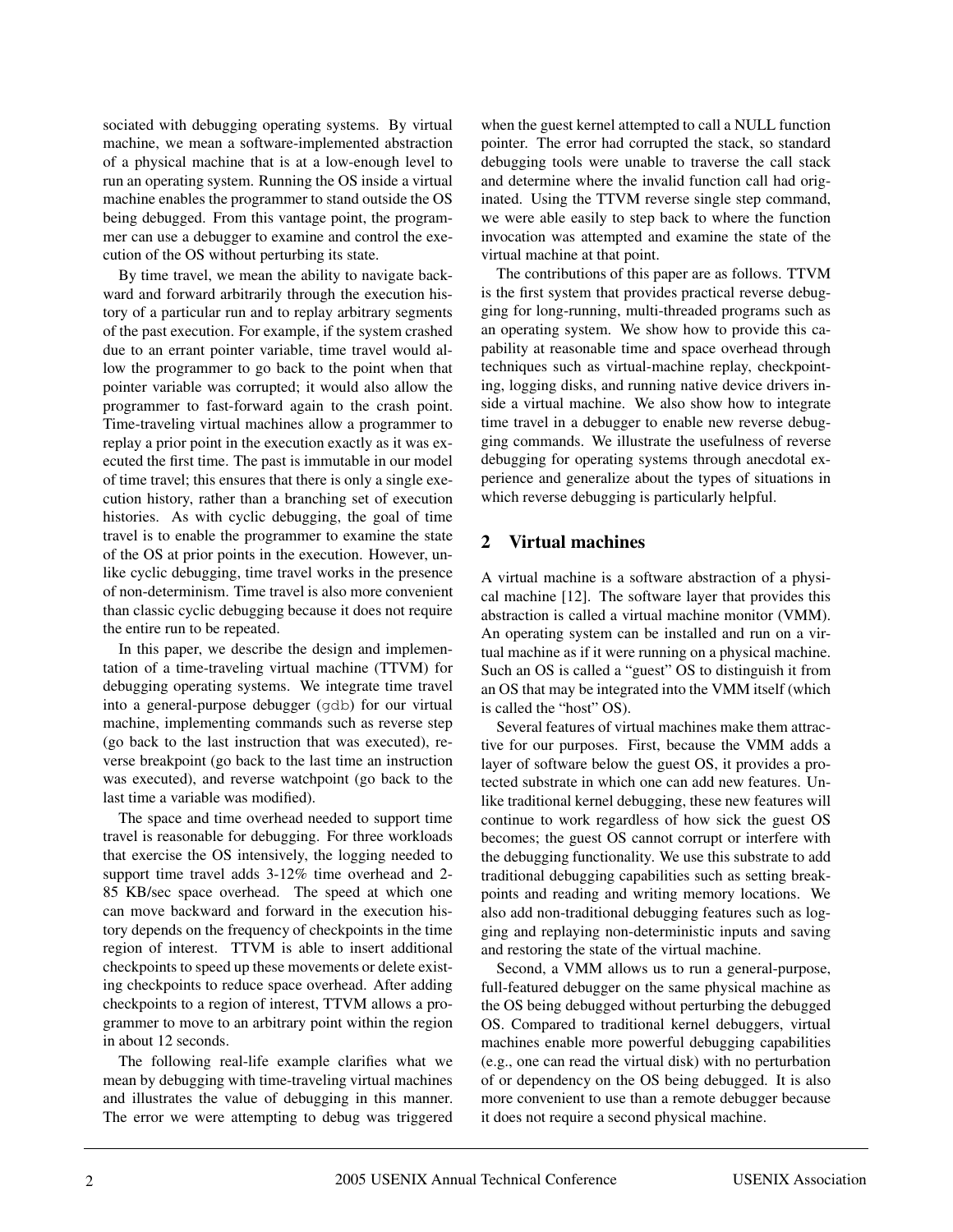

Figure 1: System structure: UML runs as two user processes on the host Linux OS, the *guest-kernel host process* and the *guest-user host process*. TTVM's ability to travel forward and back in time is implemented by modifying the host OS. We extend gdb to make use of this time traveling functionality. gdb communicates with the guest-kernel host process via a remote serial protocol.

Finally, a VMM offers a narrow and well-defined interface: the interface of a physical machine. This interface makes it easier to implement the checkpointing and replay features we add in this paper, especially compared to the relatively wide and complex interface offered by an operating system to its application processes. The state of a virtual machine is easily identified as the virtual machine's memory, disk, and registers and can thus be saved and restored easily. Replay is easier to implement in a VMM than an operating system because the VMM exports an abstraction of a uniprocessor virtual machine (assuming a uniprocessor physical machine), whereas an OS exports an abstraction of a virtual multiprocessor to its application processes.

The VMM used in this paper is User-Mode Linux (UML) [8], modified to support host device drivers in the guest OS. UML is implemented as a kernel modification to a host Linux OS (Figure  $1)^2$ . The virtual machine runs as two user processes on the host OS: one host process (the *guest-kernel host process*) runs all guest kernel code, and one host process (the *guest-user host process*) runs all guest user code. The guest-kernel host process uses the Linux ptrace facility to intercept system calls and signals generated by the guest-user host process. The guest-user host process uses UML's skas-extension to the host Linux kernel to switch quickly between address spaces of different guest user processes.

UML's VMM exports a para-virtualized architecture that is similar but not identical to the host hardware [28]. The guest OS in UML, which is also Linux, must be ported to run on top of this virtual architecture. Each piece of virtual hardware in UML is emulated with a host service. The guest disk is emulated by a raw disk partition on the host; the guest memory is emulated by a memory-mapped file on the host; the guest network card is emulated by a host TUN/TAP virtual Ethernet driver; the guest MMU is emulated by calls to the host mmap and mprotect system calls; guest timer and device interrupts are emulated by host SIGALRM and SI-GIO signals; the guest console is emulated by standard output. The guest Linux's architecture-dependent layer uses these host services to interact with the virtual hardware.

Using a para-virtualized VMM [28] such as UML raises the issue of fidelity: is the guest OS similar enough to an OS that runs on the hardware (i.e., a host OS) that one can track down a bug in a host OS by debugging the guest OS? The answer depends on the specific VMM: as the para-virtualized architecture diverges from the hardware architecture, a guest OS that runs on the para-virtualized architecture diverges from the host OS, and it becomes less likely that a bug in the host OS can be debugged in the guest OS. Timing-dependent bugs may also manifest differently when running an OS on a virtual machine than when running on hardware.

UML's VMM is similar enough to the hardware interface that most code is identical between a host OS and a guest OS. The differences between the host OS and guest OS are isolated to the architecture-specific code, and almost all these differences are in device drivers. Not including device driver code, 92% of the code (measured in lines of .c and .S files) are identical between the guest and host OS. Because many OS bugs are in device drivers [7], we added the capability to UML to use unmodified real device drivers in the guest OS to drive devices on the host platform (Section 3.2)[17, 11]. This makes it possible to debug problems in real device drivers with our system, and we have used our system to find, fix, and submit a patch for a bug in the host OS's USB serial driver. With our extension to UML, 98% of the host OS code base (including device drivers) can be debugged in the guest OS. Applying the techniques in this paper to a non paravirtualized VMM such as VMware would enable reverse debugging to work for any host OS bug.

Running an OS inside a virtual machine incurs overhead. We measured UML's virtualization overhead as 0% for the POV-ray ray tracer (a compute-intensive workload), 76% for a build of the Linux kernel (a systemcall intensive workload which is expensive to virtualize [15]), and 15% for SPECweb99 (a web-server workload). This overhead is acceptable for debugging (in fact, UML is used in production web hosting environments). If lower overhead is needed, the ideas in this paper can be applied to faster virtual machines such as Xen [3] (3% overhead for a Linux kernel build), UM-Linux/FAUmachine [15] (35% overhead for a Linux kernel build), or a hardware-supported virtual machine such as Intel's upcoming Vanderpool Technology.

<sup>2</sup>We use the skas (separate kernel address space) version of UML, which requires a patch of the host kernel.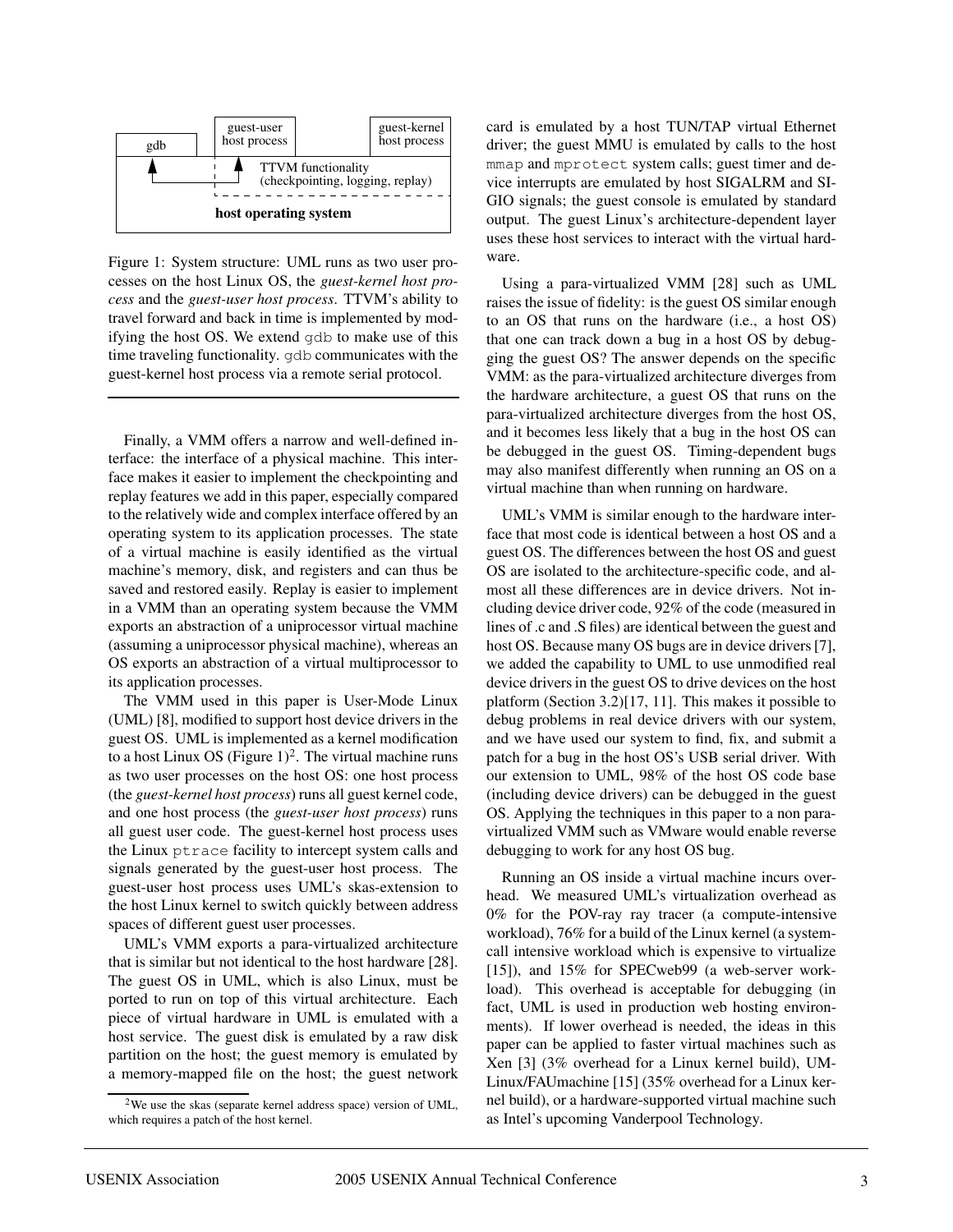### **3 Time-traveling virtual machines**

A time-traveling virtual machine should have two capabilities. First, it should be able to reconstruct the complete state of the virtual machine at any point in a run, where a run is defined as the time from when the virtual machine was powered on to the last instruction it executed. Second, it should be able to start from any point in a run and from that point replay the same instruction stream that was executed during the original run from that point. This section describes how TTVM achieves these capabilities through a combination of logging, replay, and checkpointing.

# **3.1 Logging and replaying a VM**

The foundational capability in TTVM is the ability to replay a run from a given point in a way that matches the original run instruction for instruction. Replay causes the virtual machine to transition through the same states as it went through during the original run; hence replay enables one to reconstruct the complete state of the virtual machine at any point in the run. TTVM uses the ReVirt logging/replay system to provide this capability [9]. This section briefly summarizes how ReVirt logs and replays the execution of a virtual machine.

A virtual machine can be replayed by starting from a checkpoint, then replaying all sources of nondeterminism [5, 9]. For UML, the sources of nondeterminism are external input from the network, keyboard, and real-time clock and the timing of virtual interrupts. The VMM replays network and keyboard input by logging the calls that read these devices during the original run and regenerating the same data during the replay run. Likewise, we configure the CPU to cause reads of the real-time clock to trap to the VMM, where they can be logged or regenerated.

To replay a virtual interrupt, ReVirt logs the instruction in the run at which it was delivered and re-delivers the interrupt at this instruction during replay. This point is identified uniquely by the number of branches since the start of the run and the address of the interrupted instruction [19]. ReVirt uses a performance counter on the Intel Pentium 4 CPU to count the number of branches during logging, and it uses the same performance counter and instruction breakpoints to stop at the interrupted instruction during replay. Replaying interrupts enables ReVirt to replay the scheduling order of multi-threaded guest operating systems and applications, as long as the VMM exports the abstraction of a uniprocessor virtual machine [22]. Researchers are investigating ways to support replay on multiprocessors [29].

### **3.2 Host device drivers in the guest OS**

In general, VMMs export a limited set of virtual devices. Some VMMs export virtual devices that exist in hardware (e.g., VMware Workstation exports an emulated AMD Lance Ethernet card); others (like UML) export virtual devices that have no hardware equivalent. Exporting a limited set of virtual devices to the guest OS is usually considered a benefit of virtual-machine systems, because it frees guest OSs from needing device drivers for myriad host devices [26]. However, when using virtual machines to debug operating systems, the limited set of virtual devices prevents programmers from using and debugging drivers for real devices; programmers can only debug the architecture-independent portion of the guest OS. There are two ways to address this limitation and enable the programmer to run and debug real device drivers in a guest OS. With both strategies, real device drivers can be included in the guest OS without being modified or re-compiled.

The first way to run a real device driver in the guest OS is for the VMM to provide a software emulator for that device. The device driver issues the normal set of I/O instructions: IN/OUT instructions, memory-mapped I/O, DMA commands, and interrupts. The VMM traps these privileged instructions and forwards them to/from the software device emulator. With this strategy, ReVirt can log and replay device driver code in the same way it logs and replays the rest of the guest OS. If one runs the VMM's software device emulator above ReVirt's logging system (and above the checkpoint system described in Section 3.3), ReVirt will guide the emulator and device driver code through the same instruction sequence during replay as they executed during logging. While this first strategy fits in well with the existing ReVirt system, it only works if one has an accurate software emulator for the device whose driver one wishes to debug.

We modified UML to provide a second way to run real device drivers in the guest OS, which works even when no software emulator exists for the device of interest. With this strategy, the VMM traps and forwards the privileged I/O instructions and DMA requests issued by the guest OS device driver to the actual hardware. The programmer specifies which devices UML can access, and the VMM enforces the proper I/O port space and memory access for the device.

This second strategy requires extensions to enable Re-Virt to log and replay the execution of the device driver. Whereas the first strategy placed the device emulator above the ReVirt logging layer, the second strategy forwards driver actions to the actual hardware device. Because this device may not be deterministic, ReVirt must log any information sent from the device to the driver. Specifically, ReVirt must log and replay the data returned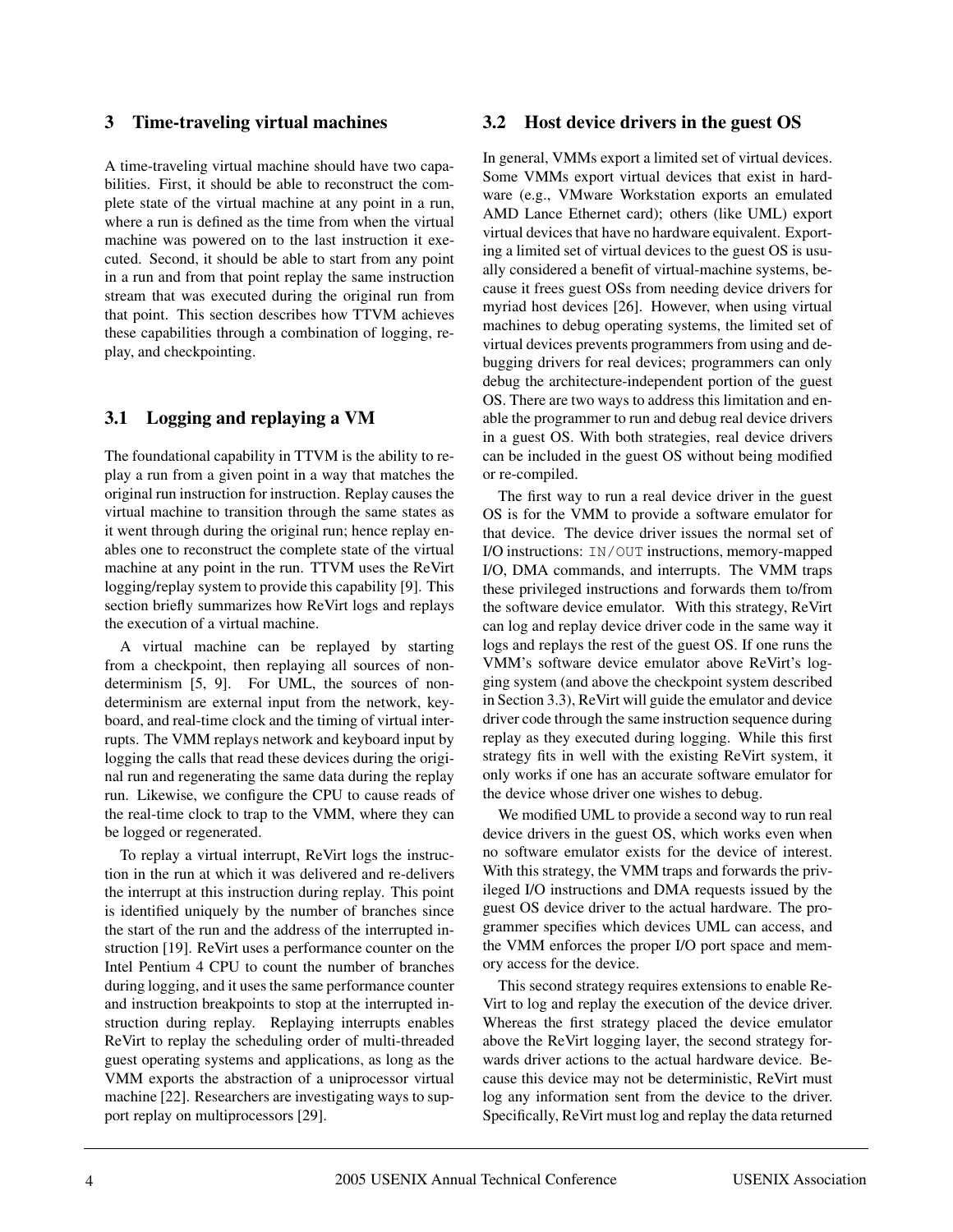by IN instructions, memory-mapped I/O instructions, and DMA memory loads. To avoid confusing the device, ReVirt suppresses output to the device during replay.

The VMM must also be modified to support running real device drivers in the guest OS. Supporting x86 IN/OUT instructions is straightforward since they are privileged and naturally trap to the VMM. After receiving a trap from an IN/OUT instruction, TTVM verifies the port address and forwards the instruction to the device. After the instruction is executed, TTVM transparently passes the result back to the guest. Like IN/OUT instructions, interrupt handling requires few modifications. UML already uses signals in place of hardware interrupts, so when the VMM receives an interrupt from a device, it is forwarded to the guest using signals.

To support memory-mapped I/O and DMA, we augmented the guest OS's memory-mapping and DMA allocation routines to request access to the host's physical memory by issuing system calls to the host. For memory-mapped I/O, the guest OS asks the host to map the desired I/O region into the guest OS's address space; for DMA, the guest OS asks the host to allocate physical memory suitable for DMA transfers. These actions are necessary since the guest is controlling a real device. However, because ReVirt must log all loads from the resulting virtual address range, the guest cannot have unchecked access to the newly allocated resources. As a result, TTVM uses page protections to trap all interactions with the allocated virtual memory range. Upon receiving a trap, TTVM emulates all guest driver loads and stores that interact with memory-mapped I/O space or DMA memory range. This provides sufficient opportunity to log and replay all interactions between the guest driver and the device.

One shortcoming of this approach is that the extra traps and logging operations slows loads and stores to memory-mapped I/O space and DMA memory. In practice, this slowdown is minimized since most bulk transfers are implemented using x86 repeat string instructions, so bulk transfers cause only a single trap. We experienced no noticeable slowdown as a result of using this mechanism. For example, a guest USB serial port driver can operate at full speed, and the guest OS soundcard driver can play an MP3 music clip and record audio in real-time.

Allowing the guest device driver to initiate DMA transfers allows the guest OS to potentially corrupt host memory, since the device can access all of the host's physical memory [17]. The programmer who is worried about this possibility can interpret DMA setup commands and deny access to memory outside the intended range. Some recent processors, such as AMD's Opteron, provide an I/O MMU which can be used to restrict accesses to the intended memory range.



Figure 2: Checkpoints of the memory pages are represented as undo and redo logs. The figure shows the redo and undo logs that would results for checkpoint, for the given sequence of writes to memory pages. The same technique is used to store the changes to the *mappings* of  $quest \rightarrow host$  disk blocks.

#### **3.3 Checkpointing for faster time travel**

Logging and replaying a virtual machine from a single checkpoint at the beginning of the run is sufficient to recreate the state at any point in the run from any other point in the run. However, logging and replay alone is not sufficient to recreate this state *quickly* because the virtual machine must re-execute each instruction from the beginning to the desired point, and this period may span many days. To accelerate time travel over long periods, TTVM takes periodic checkpoints while the virtual machine is running [23] (ReVirt started only from a disk checkpoint of a powered-off virtual machine).

The simplest way to checkpoint the virtual machine is to save a complete copy of the state of the virtual machine. This state is comprised of the CPU registers, the virtual machine's physical memory, the virtual disk, and any state in the VMM or host kernel that affects the execution of the virtual machine. For UML, this host kernel state includes the address space mappings for the guestuser host process and the guest-kernel host process, the state of open host file descriptors, and the registration of various signal handlers (analogous to the interrupt descriptor table on real hardware).

Saving a complete copy of the virtual-machine state is simple but inefficient. We use copy-on-write and versioning to reduce the space and time overhead of checkpointing for both memory pages and disk blocks.

We use copy-on-write on memory pages to save only those pages that have been modified since the last checkpoint. Starting with the memory contents at a current point, the memory state can be restored back to a prior checkpoint by restoring the memory pages in the undo  $\log$ . The memory undo log at checkpoint, contains the set of memory pages that have been modified be-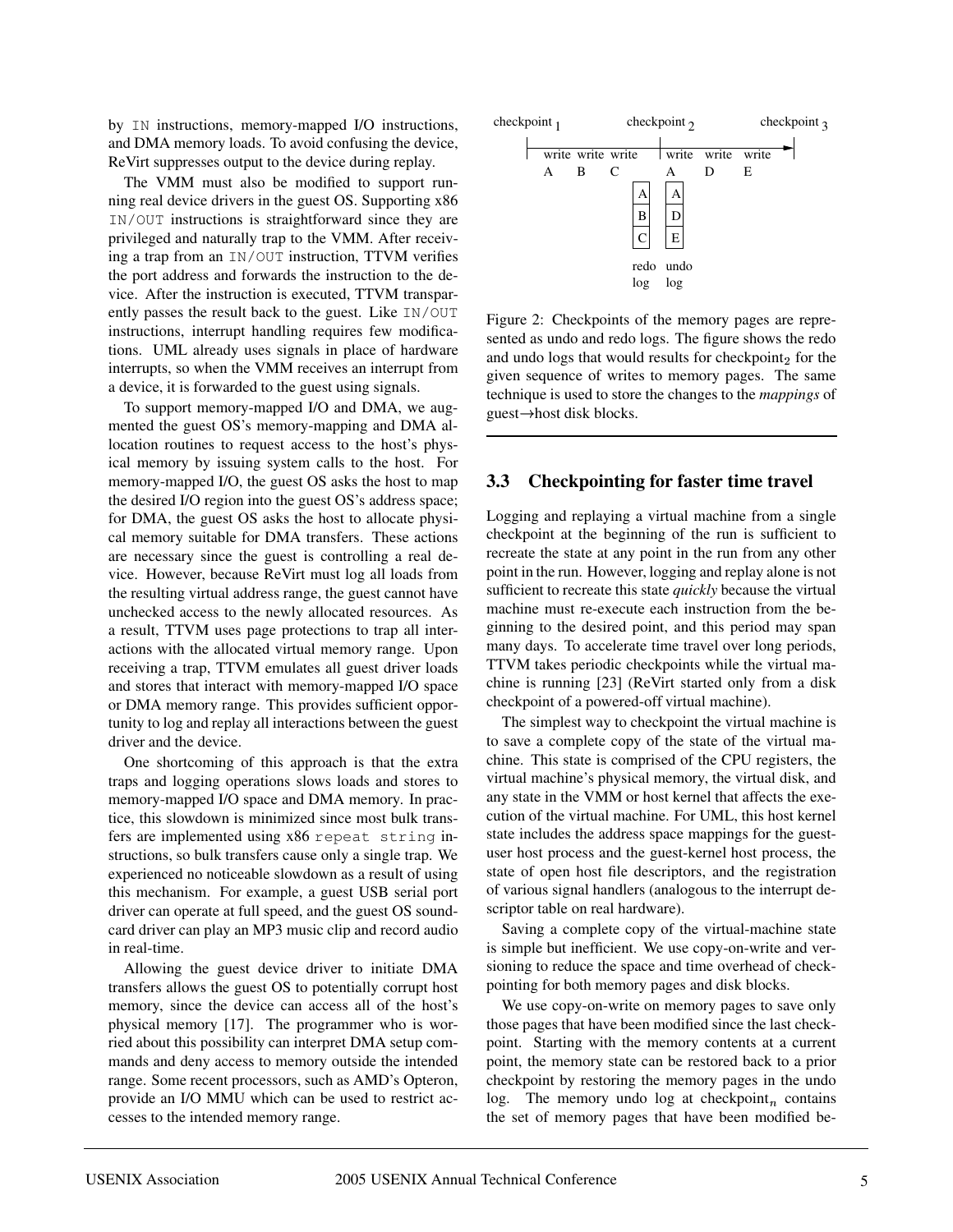tween checkpoint<sub>n</sub> and checkpoint<sub>n+1</sub>, with the values of the pages in the undo log being those at checkpoint $<sub>n</sub>$ </sub> (Figure 2). Analogously, TTVM uses a redo log of memory to enable a programmer to move forward in time to a future checkpoint. The memory redo log at checkpoint<sub>n</sub> contains the set of memory pages that have been modified between checkpoint<sub>n-1</sub> and checkpoint<sub>n</sub>. with the values of these memory pages again being those at checkpoint<sub>n</sub> (Figure 2). If a memory page is modified during two successive checkpoint intervals, the memory undo and redo logs for the checkpoint between these two intervals will contain the same values for that memory page. TTVM detects this case and shares such data between the undo and redo logs. E.g., in Figure 2, page A's data is shared between checkpoint 's undo and redo logs.

We use similar logging techniques for disk, but we add an extra level of indirection to avoid copying disk blocks into the undo and redo logs. The extra level of indirection is implemented by saving multiple versions of each guest disk block [25] and maintaining, in memory, the current mapping from guest disk blocks to host disk blocks. The first time a guest disk block is written after a checkpoint, TTVM writes the data to a free host disk block and updates the mapping from guest to host disk blocks to point to the new host disk block. This strategy saves copying the before-image of the guest disk block into the undo log of the prior checkpoint, and it saves copying the after-image of the disk block into the redo log of the next checkpoint. The undo and redo logs need store only the changes to the guest $\rightarrow$  host disk block map. Changes to the map are several orders of magnitude smaller than the disk block data and can be write buffered in non-volatile RAM to provide persistence if the host crashes.

# **3.4 Time traveling between points of a run**

TTVM enables a programmer to travel arbitrarily backward and forward in time through a run. Time traveling between points in a run requires a combination of restoring to a checkpoint and replay. To travel from point A to point B, TTVM first restores to the checkpoint that is prior to point B (call this checkpoint<sub>n</sub>). TTVM then replays the execution of the virtual machine from checkpoint<sub>n</sub> to point B. The more frequently checkpoints are taken, the smaller the expected duration of the replay phase of time travel.

Restoring to checkpoint<sub>n</sub> requires several steps. TTVM first restores the copy saved at checkpoint, of the virtual machine's registers and any state in the VMM or host kernel that affects the execution of the virtual machine. Restoring the memory image and guest $\rightarrow$  host disk block map to the values they had at checkpoint $<sub>n</sub>$ </sub> makes use of the data stored in the undo logs if moving backward in time, or redo logs when moving for-

after checkpoint $n+2$  backward to checkpoint<sub>n</sub> (restorward in time. Consider how to move from a point ing to a checkpoint in the future uses the redo log in an analogous manner). TTVM first restores the memory pages and disk block map entries from the undo  $\log$  at checkpoint<sub>n</sub>. It then examines the undo log at checkpoint<sub>n+1</sub> and restores any memory pages and disk block map entries that were not restored by the undo log at checkpoint<sub>n</sub>. Finally, TTVM examines the undo log at checkpoint<sub>n+2</sub> and restores any memory pages and disk block map entries that were not restored by the undo logs at checkpoint, or checkpoint,  $\mu$ , Applying the logs in this order ensures that each memory page is written at most once.

# **3.5 Adding and deleting checkpoints**

An initial set of checkpoints are taken during the original, logged run. TTVM supports the ability to add or delete checkpoints from this original set. At any time, the user may choose to delete existing checkpoints to free up space. While replaying a portion of a run, a programmer may choose to supplement the initial set of checkpoints to speed up anticipated time-travel operations. This section describes how to manipulate the undo and redo logs of the memory pages when adding or deleting a checkpoint. The undo and redo logs for the guest $\rightarrow$ host disk block map are maintained in exactly the same manner.

Adding a new checkpoint can be done when the programmer is replaying a portion of a run from a checkpoint (say, checkpoint<sub>1</sub>). TTVM can add a new checkpoint, at the current point of replay (between existing checkpoint<sub>1</sub> and checkpoint<sub>3</sub>) by creating the undo and redo logs for checkpoint. TTVM identifies the memory pages to store in checkpoint, redo log by maintaining a list of the memory pages that are modified since the system started replaying at checkpoint  $_1$ , just as it does during logging to support the copy-on-write undo log. TTVM conservatively identifies the memory pages to store in checkpoint, is undo log as the same set of pages in checkpoint $<sub>1</sub>$ 's undo log, but with the val-</sub> ues at the current point of replay. TTVM could remove memory pages from checkpoint  $\frac{1}{1}$ 's undo log that were not written between checkpoint  $_1$  and checkpoint  $_2$ , but this is not needed for correctness and TTVM does not currently include this optimization. It is difficult to remove extra pages from checkpoint<sub>3</sub>'s redo log without executing through to checkpoint $_3$ , because knowing which pages to remove would require knowing the time of the last modification to the page, and this would require trapping all modifications to all memory pages.

 Deleting an existing checkpoint (presumably to free up space for a new checkpoint) can be done during the original logging run or when the programmer is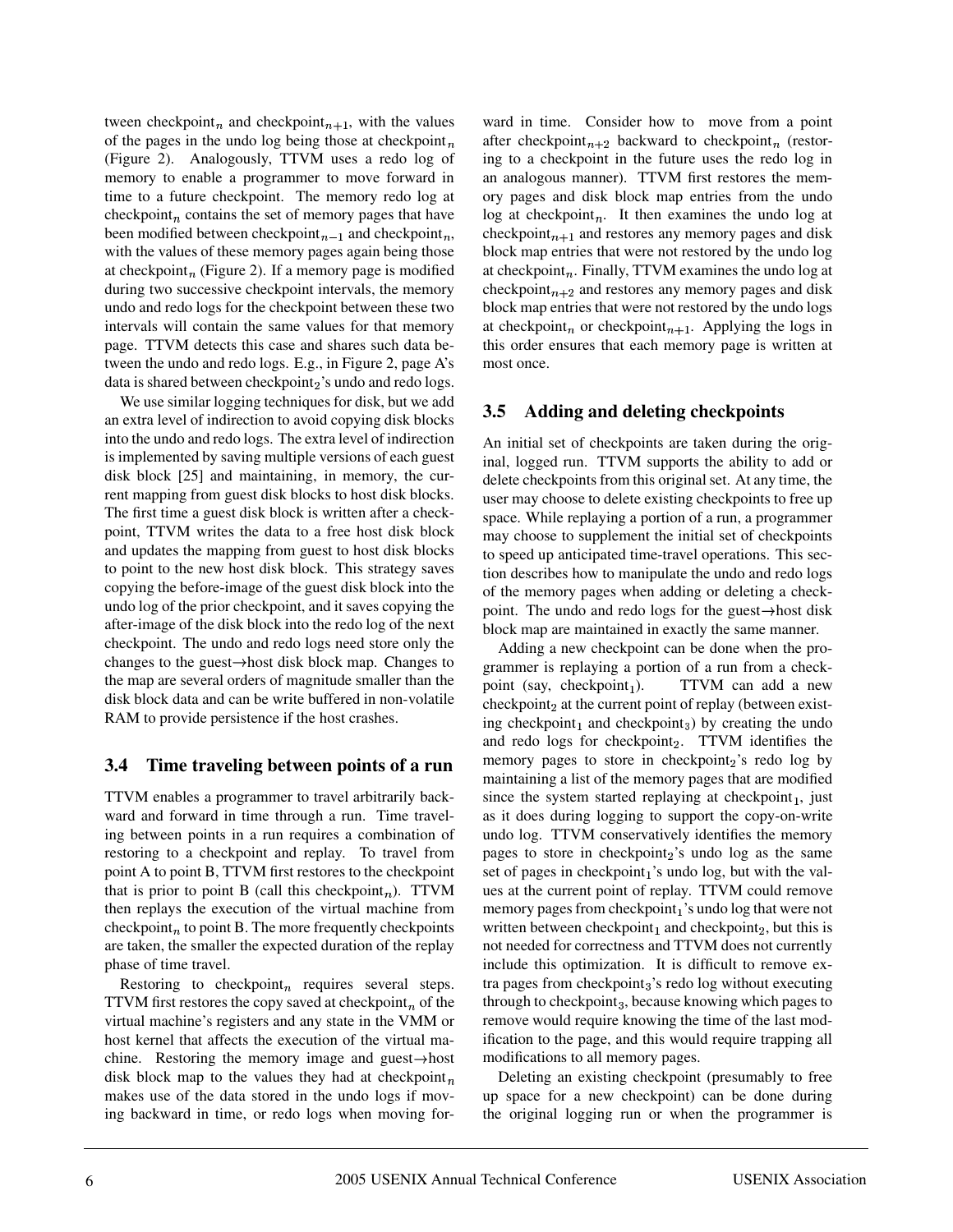replaying a portion of a run. TTVM goes through two steps to delete checkpoint, (between checkpoint,  $\alpha$ and checkpoint $_3$ ). TTVM first moves the pages in  $checkpoint<sub>2</sub>'s$  undo log to checkpoint  $\frac{1}{2}$ 's undo log. A page that already exists in checkpoint $<sub>1</sub>$ 's undo log takes</sub> precedence over a page from checkpoint, is undo log. Similarly,  $TTVM$  moves the pages in checkpoint, is redo  $\log$  to checkpoint<sub>3</sub>'s redo  $\log$ . A page that already exists in checkpoint<sub>3</sub>'s redo log takes precedence over a page from checkpoint, 's redo log.

# **3.6 Expected usage model**

We expect programmers to use TTVM in three phases. Throughout each phase, TTVM will take checkpoints at a specified frequency (the default is every 25 seconds). In phase 1, the programmer runs a test to trigger an error. This phase may last a long time (hours or days). As we will see in Section 5, taking checkpoints every 25 seconds adds less than 4% time overhead, so it is reasonable to leave checkpointing on even during long runs.

For long runs, the space needed to store the undo/redo logs for all checkpoints will build up and TTVM will be forced to delete some checkpoints. By default, TTVM keeps more checkpoints for periods near the current time than for periods farther in the past; this policy assumes that periods in the near past are likely to be the ones of interest during debugging. TTVM chooses checkpoints to delete by fitting them to a distribution in which the distance between checkpoints increases exponentially as one goes farther back in time [4].

In phase 2, the programmer attaches the debugger, switches the system from logging to replay, and prepares to debug the error. To speed up later time-travel operations, programmers can specify a shorter interval between checkpoints (say, every 10 seconds), then replay the portion of the run they expect to debug (say, a 10 minute interval). As in phase 1, TTVM will keep checkpoints according to an exponential distribution that favors checkpoints close to the current (replaying) time.

In phase 3, the programmer debugs the error by timetraveling forward and backward through the run. We next describe new debugging commands that allow a programmer to navigate conveniently through the run.

# **4 TTVM-aware gdb**

In this section, we discuss how to integrate the time traveling capability of TTVM into a debugger (gdb). We first introduce the new reverse debugging commands and discuss how they are implemented. We then describe how to manage the interaction of time traveling with the state changes generated by gdb. Finally, we describe

how our prototype implements communication between gdb and TTVM.

## **4.1 Time travel within gdb**

In addition to the standard set of commands available to debuggers, TTVM allows gdb to restore prior checkpoints, replay portions of the execution, and examine arbitrary past states. A promising application of these technique is providing the illusion of virtual-machine reverse execution.

Reverse execution, when applied to debugging, provides the functionality standard debuggers are often trying to approximate. For example, a kernel may follow an errant pointer, read an unintended data structure, and crash. Using a standard debugger, the programmer can gain control when the crash occurs. A common approach at this point is to traverse up the call stack. This approximates reverse execution because it allows the programmer to see the partial state of function invocations that occurred before the crash. However, it only allows the programmer to see variables stored on the stack, and it only shows the values for those variables at the time of each function invocation. Another approach is to re-run the system with a watchpoint set on the pointer variable. However, this approach works only if the bug is deterministic. Also, the programmer may have to step through many watchpoints to get to the modification of interest. Ideally, the programmer would like to go to the *last* time the pointer was modified. However, current debugging commands only allow the programmer to go to the *next* modification of the pointer.

To overcome this deficiency, we add a new command to gdb called reverse continue. reverse continue takes the virtual machine back to a *previous* point, where the point is identified by the reverse equivalents of forward breakpoints, watchpoints, and steps. In the example above, the programmer could set a watchpoint on the pointer variable and issue the reverse continue command. After executing this command, the debugger would return control to the programmer at the *last* time the variable was modified. This jump backward in time restores all virtual-machine state, so the programmer could then use standard gdb commands to gather further information.

reverse continue is implemented using two execution passes (Figure 3). In the first pass, TTVM restores a checkpoint that is earlier in the execution and replays the virtual machine until the current location is reached again. During the replay of the first pass, gdb receives control on each trap caused by gdb commands issued by the programmer (e.g., breakpoints, watchpoints, steps). gdb keeps a list of these traps and, when the first pass is over, allows the programmer to choose a trap to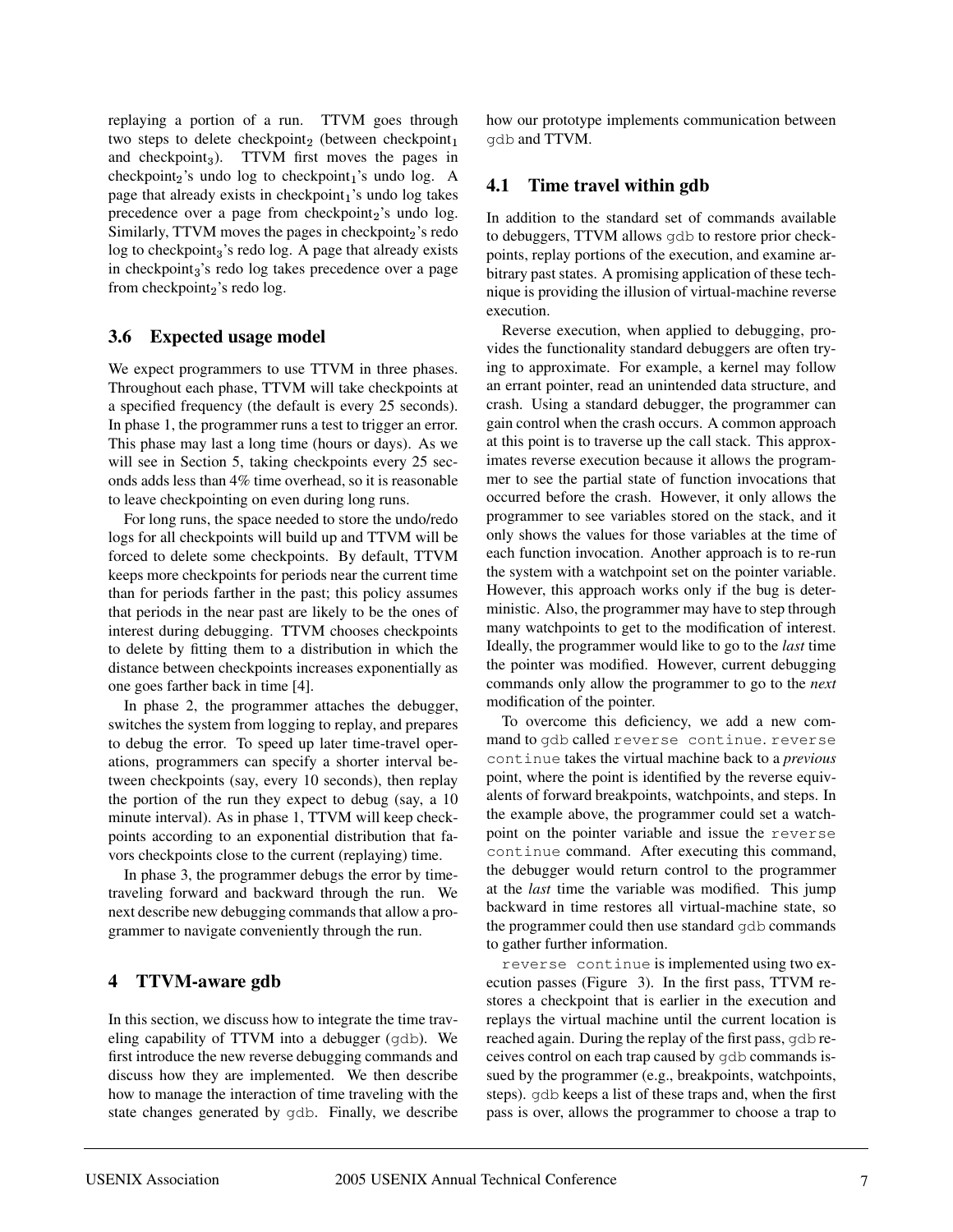

Figure 3: Reverse continue uses two execution passes. The programmer calls reverse continue at time x. In the first pass, (1) TTVM restores checkpoint  $_1$ , then (2) replays execution until time x. Along the way, TTVM makes note of breakpoints  $BP_1$ ,  $BP_2$ , and  $BP_3$ . When time x is reached, the programmer sees a list of these breakpoints and selects one to go back to. In the example shown here, the programmer selects  $BP_2$ . In the second pass, TTVM again (3) restores checkpoint, and (4) replays execution, but this time TTVM stops at breakpoint BP and returns control to the programmer (5).

time travel back to. During the second pass, gdb again restores the same checkpoint and replays. When the selected trap is encountered during the second pass, gdb returns control to the programmer.

This approach is general enough that it provides reverse versions to *all* gdb commands. For example, the programmer can set instruction breakpoints, conditional breakpoints, data watchpoints, or single steps (or combinations thereof), and the reverse continue command keeps track of all resulting traps and allows the programmer to go back to any of them. We have found each of these reverse commands useful in our kernel debugging (Section 6).

We found reverse step to be a particularly useful command (reverse step goes back a specified number of instructions). This command is particularly useful because it tracks instructions executed in guest kernel mode regardless of the kernel entry point. For example, if gdb has control inside a guest interrupt handler, and the interrupt occurred while the guest kernel was running, reverse step can go backward to determine which guest kernel instruction was preempted. We implemented an optimized version of the reverse step command because it is used so frequently and because the unoptimized version generates an inordinate number of traps. On x86, gdb uses the CPU's trap flag to single step forward. reverse step also uses the trap flag, but doing so naively would generate a trap to gdb on each instruction replayed from the checkpoint. To reduce the number of traps caused by reverse step, we wait to set the trap flag during each pass's replay until the system is near the current point. Our current implementation defines "near" to be within one system call of the current point, but one could easily define "near" to be within a certain number of branches.

Finally, we implemented a goto command that a programmer can use to jump to an arbitrary time in the execution, either behind or ahead of the current point. Our current prototype defines time in a coarse-grained manner by counting guest system calls, but it is possible to define time by logging the real-time clock, or by counting branches. goto is most useful when the programmer is trying to find a time (possibly far from the current point) when an error condition is present.

#### **4.2 TTVM/debugger interactions**

Time traveling must affect debugging state (e.g., the set of breakpoints) differently from how it affects other virtual-machine state. Time-travel operations change virtual-machine state but should preserve debugging state. For example, if the programmer sets a breakpoint and executes reverse continue, the breakpoint must be unperturbed by the checkpoint restoration so that it can trap to gdb during the replay passes. Unfortunately, gdb mingles debugging state and virtualmachine state. For example, gdb implements software breakpoints by inserting breakpoint instructions directly into the code page of the process being debugged.

To enable special treatment of debugging state, TTVM tracks all modifications gdb makes to the virtual state. This allows TTVM to make debugging state persistent across checkpoint restores by manually restoring the debugging state after the checkpoint is restored. In addition, TTVM removes any modifications caused by the debugger before taking a checkpoint, so that the checkpoint includes only the original virtual-machine state.

### **4.3 TTVM on guest applications**

While the focus of this paper is using TTVM to debug guest kernels, TTVM can also be used to debug multithreaded guest applications. In order to debug guest applications, TTVM must be able to detect the currently running guest process from within the host kernel.

Detecting the current guest process is important because UML multiplexes a single host process address space between all guest application processes. Because of this multiplexing, TTVM must detect which guest process is currently occupying the host process address space before applying any modifications needed for debugging. For example, if TTVM tries to set a breakpoint in process A, but process B is currently running, TTVM must wait until process A is switched back in before applying any changes. Otherwise, process B will incorrectly trigger the breakpoint.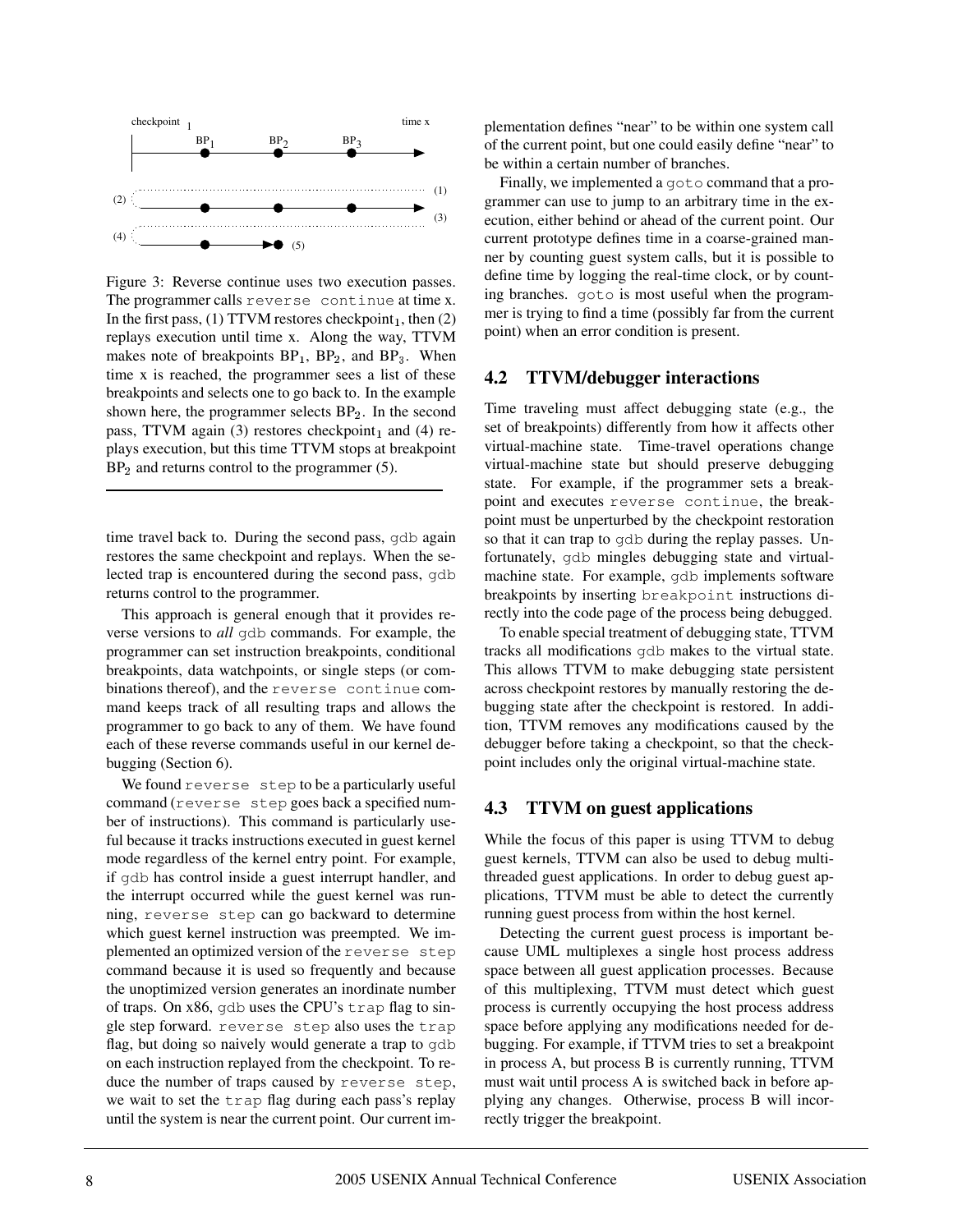To determine the current guest process, TTVM must understand guest kernel task structs. Fortunately, the guest kernel stack pointer is known within the host kernel, and the current guest application pid is in a wellknown location relative to the stack pointer.

With these enhancements, TTVM enables programmers to use reverse debugging commands for debugging guest applications.

### **4.4 Reverse gdb implementation**

gdb and TTVM communicate via the gdb remote serial protocol (Figure 1). The remote serial protocol between gdb and TTVM is implemented in a host kernel device driver. gdb already understands the remote serial protocol and so need not be modified. The host kernel device driver receives the low-level remote protocol commands and reads/writes the state of the virtual machine on behalf of the debugger. These reads and writes are transparent to the virtual machine: neither the execution or replay of the virtual machine is affected (unless the guest kernel reads state that has been modified by gdb).

Although gdb did not have to be modified to understand the remote serial protocol, it did have to be extended to implement the new reverse commands. This provided complete integration of the new reverse commands inside the familiar gdb environment.

#### **5 Performance**

In this section, we measure the time and space overhead of TTVM and the time to execute time-travel operations. Since debugging is dominated by human think time, our main goal in this section is only to verify that the overhead of TTVM is reasonable.

All measurements are carried out on a uniprocessor 3 GHz Pentium 4 with 1 GB of memory and a 120 GB Hitachi Deskstar GXP disk. The host OS is Linux 2.4.18 with the skas extensions for UML and TTVM modifications. The guest OS is the UML port of Linux 2.4.20 and includes host drivers for the USB and soundcard devices. We configure the guest to have 256 MB of memory and a 5 GB disk, which is stored on a host raw disk partition. Both host and guest file systems are initialized from a RedHat 9 distribution. All results represent the average of at least 5 trials.

We measure three guest workloads: SPECweb99 using the Apache web server, three successive builds of the Linux 2.4 kernel (each of the three builds executes make clean; make dep; make bzImage), and the PostMark file system benchmark [14].

We first measure the time and space overhead of the logging needed to support replay. Checkpointing is disabled for this set of measurements. Running these work-



Figure 4: The effect of checkpointing on running time. Running times are normalized to running the workload without any checkpoints (1027 seconds for kernel build, 1135 seconds for SPECweb, 1114 seconds for Post-Mark). Overhead is low even for very short checkpoint intervals of 10 seconds.

loads on TTVM with logging adds 12% time overhead for SPECweb99, 11% time overhead for kernel build, and 3% time overhead for PostMark, relative to running the same workload in UML on standard Linux (with skas). The space overhead of TTVM needed to support logging is 85 KB/sec for SPECweb99, 7 KB/sec for kernel build, and 2 KB/sec for PostMark. These time and space overheads are easily acceptable for debugging.

Replay occurs at approximately the same speed as the logged run. For the three workloads, TTVM takes 1- 3% longer to replay than it did to log. For workloads with idle periods, replay can be much faster than logging because TTVM skips over idle periods during replay.

We next measure the cost of enabling checkpointing. Figures 4 and 5 show how the time and space overheads of checkpointing vary with the interval between checkpoints. Taking checkpoints adds a small amount of time overhead and a modest amount of space overhead. Taking checkpoints every 25 seconds adds less than 4% time overhead and 2-6 MB/s space overhead. Even taking checkpoints as frequently as every 10 seconds is feasible for moderate periods of time, adding 15-27% time overhead and 4-7 MB/s space overhead.

This low space and time overhead is due to using undo/redo logs for memory data and logging for disk data. In particular, logging new versions of guest disk blocks rather than overwriting the old versions allowed us to perform checkpointing with negligible extra I/O (a checkpoint contains only the changes to the  $guest \rightarrow host$  disk block map). Surprisingly, taking checkpoints more frequently sometimes improves PostMark's running time. The reason for this is how we allocate disk blocks. A guest disk block is assigned to a new host disk block only on the first time the guest disk block is writ-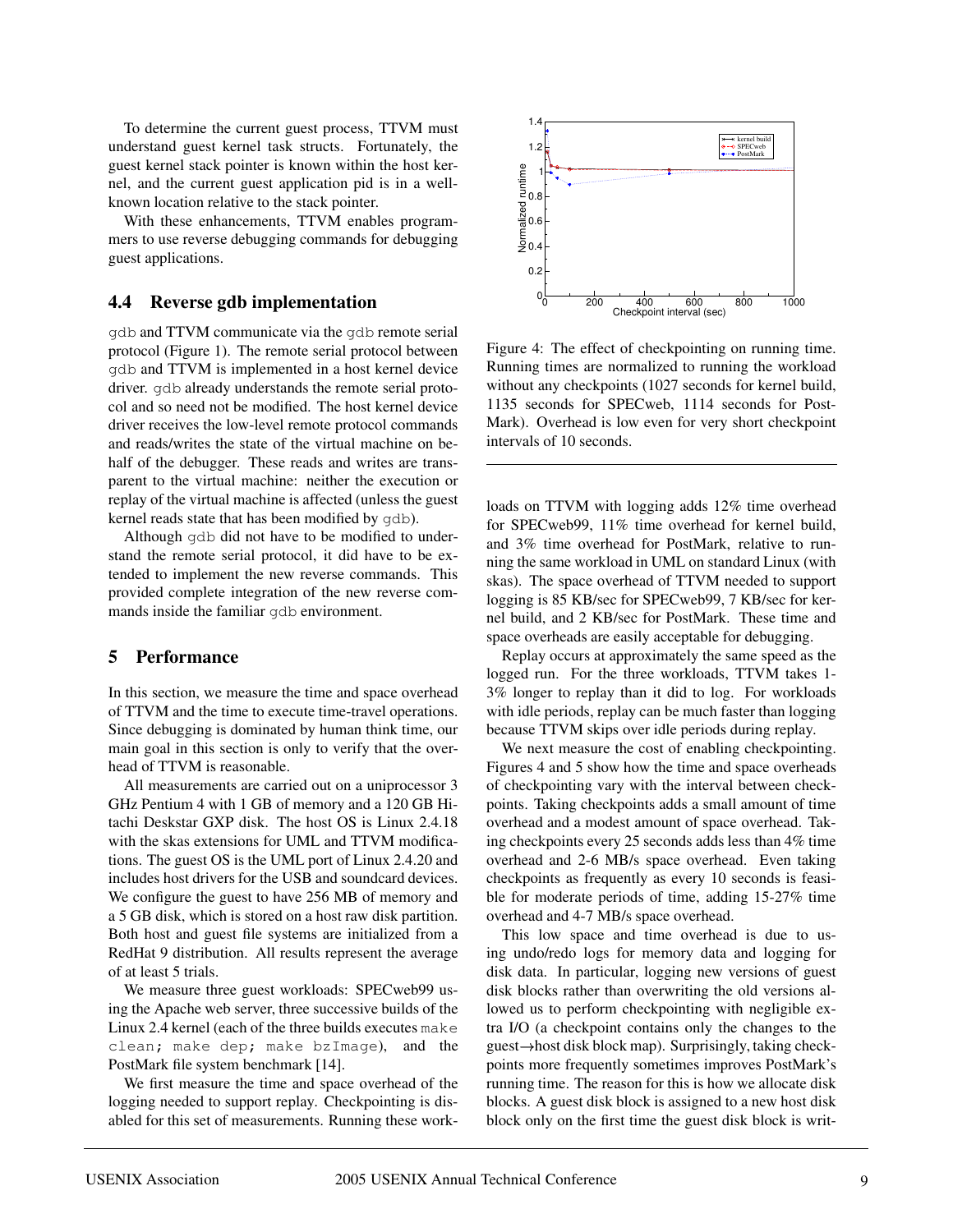

Figure 5: Space overhead of checkpoints. For long runs, programmers will cap the maximum space used by checkpoints by deleting selected checkpoints.

ten after a checkpoint. More frequent checkpoints thus cause the disk block allocation to resemble a pure logging disk, which improved the spatial locality for writes for PostMark.

Because checkpointing adds little time overhead, it is reasonable to perform long debugging runs while checkpointing relatively often (say, every 25 seconds). The space overhead of checkpoints over long runs will be capped typically at a maximum size, which causes TTVM to delete checkpoints according to its default exponential-thinning policy [4].

Next we consider the speed of moving forward and backward through the execution of a run. As described in Section 3.4, time travel takes two steps: (1) restoring to the checkpoint prior to the target point and (2) replaying the execution from this checkpoint to the target point. Figure 6 shows the time to restore a checkpoint as a function of the distance from the current point to a prior or future checkpoint. We used a checkpoint interval of 25 seconds and spanned the run with about 40 checkpoints. Moving to a checkpoint farther away takes more time because TTVM must examine and restore more undo/redo logs for memory pages and the disk block map. Recall that each unique memory page is written at most once, even when restoring to a point that is many checkpoints away. Hence the maximum time of a restore operation approaches the time to restore all memory pages (plus reading the small undo/redo logs of the disk block maps). The large jump at a restore distance of 600 seconds for PostMark is due to restoring enough data to thrash the host memory. The time for the second step depends on the distance from the checkpoint reached in step one to the target point. Since replay on TTVM occurs at approximately the same speed as the logged run, the average time of this step for a random point is half the checkpoint interval.



Figure 6: Time to restore to a checkpoint.

### **6 Experience and lessons learned**

In this section, we describe our experience using TTVM to track down four kernel bugs and show how using reverse gdb commands simplified the process. Our experience provides anecdotal support for the intuition that reverse debugging is a useful primitive for debugging; it does not constitute an unbiased user study for quantifying the benefits of reverse debugging. After describing several anecdotes, we describe the general types of situations in which reverse debugging is most helpful and discuss the interactivity of using reverse debugging commands.

## **6.1 USB device driver**

We first describe our experience with a non-deterministic bug that we encountered on the host OS running on our desktop computer. Our desktops use Inside Out Networks Edgeport USB serial port hubs to communicate with our test machines, but these were causing our desktop computers to crash intermittently (usually overnight). This bug provided a good test for our system. As a bug in the current host OS, it provided a realistic context for our tool. As a non-deterministic bug, it provided a chance to show the usefulness of time travel. As a bug in the host device driver, it makes use of our extensions to UML that enable host device drivers to run (and therefore be debugged) in the guest OS. Last but not least, it was getting in the way of our work.

We started by enabling in our guest OS the  $i \circ t$  iserial port hub driver and usb-uhci chipset driver. These drivers communicates with their devices via IN/OUT instructions, interrupts, and DMA. As expected, the drivers caused the guest OS to crash intermittently.

We first tried to debug the problem without TTVM. gdb showed that the crash occurred because the interrupt service routine called the kernel schedule function.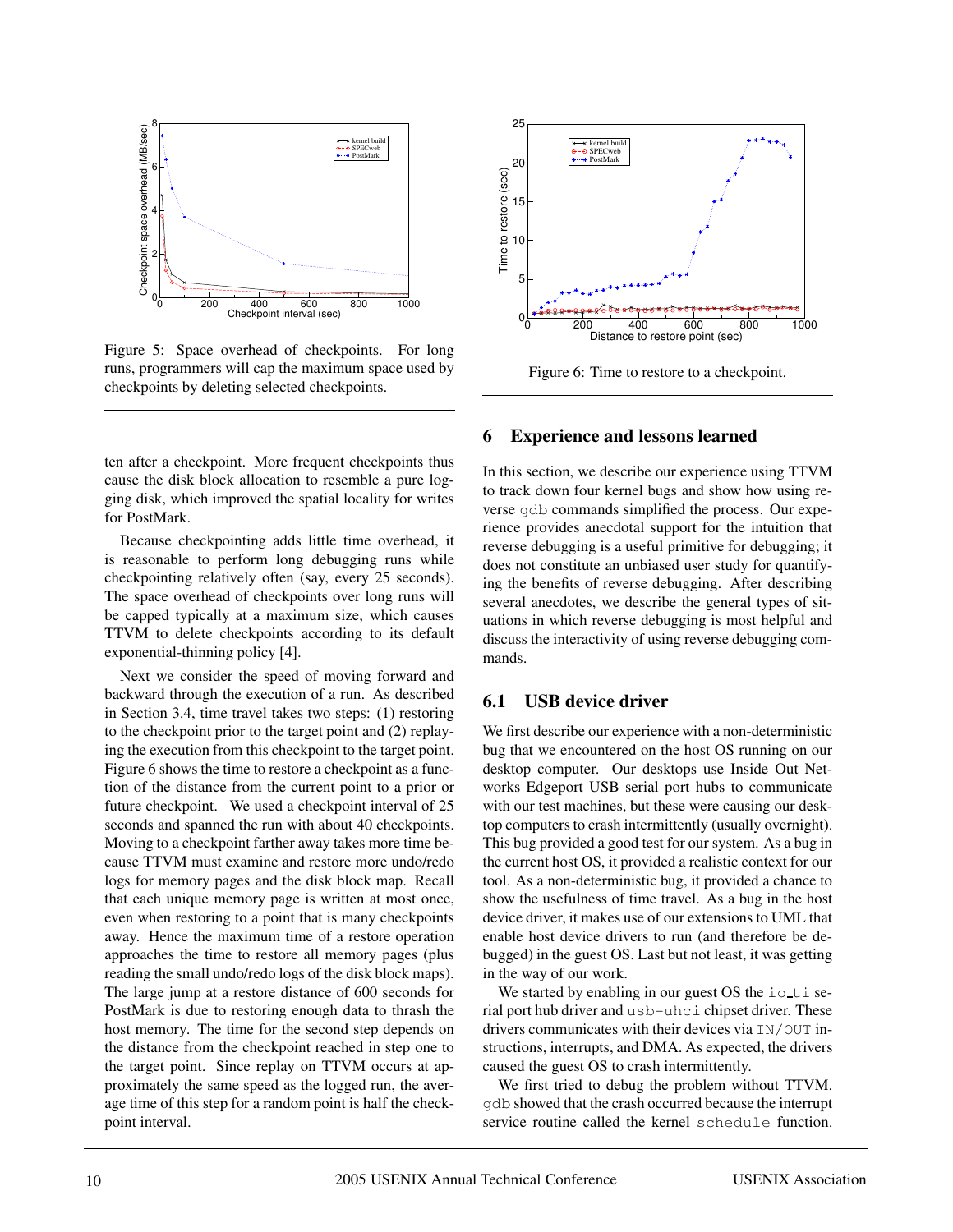However, it proved difficult to deduce the sequence of events that caused the interrupt service routine to eventually call schedule. The call stack showed the call sites of each active function, but the number and size of these functions made it difficult to understand the sequence of events that led to the call to schedule. In addition, the stack contained only the current value of each variable and it was difficult to determine what had happened without seeing the prior values of each variable.

The usual approach to gain more information about the sequence of events that lead to a fault is to run the program again and step through the execution with a debugger (i.e. cyclic debugging). This approach fails for this type of bug for several reasons. First, the bug was intermittent and so would usually not appear on successive runs. Second, even if the bug did appear on a succeeding run, it would likely not appear at the same time; this makes it difficult to zero in on the bug over multiple runs. Third, bugs in device drivers pose special problems for traditional debuggers because the device may require real-time responses that cannot be met by a paused driver.

TTVM avoids these difficulties during debugging because it does not need to use the device in order to replay and debug the driver. TTVM logs all interactions with the device, including I/O, interrupts, and DMA. During replay, the driver transitions through the same sequence of states as it went through during logging (i.e. while it was driving the device), regardless of timing or the state of the device. As a result, debugging can pause the driver during replay without altering its execution.

Using TTVM, we were able to step backward through the execution of the bug and understand quickly the sequence of events that led to the call to schedule. Under high load, a buffer in the tty driver became full during an interrupt service routine invocation, and this caused the generic usb driver to call down to the ioti driver, which in turn issued a configuration request to the device to throttle its communication with the computer. After issuing this configuration request, the driver waited for a response, which caused the call to schedule. This bug appeared in the current release of Linux 2.4 and 2.6. We also discovered a related bug which could cause the throttling routine to wait on a semaphore, and this can also cause a call to schedule during an interrupt service routine invocation. Using TTVM and reverse debugging, we understood the bug quickly and in enough detail to submit a patch which is being included in the Linux kernel.

## **6.2 System call bug**

While developing TTVM, we encountered a guest kernel panic. We first tried to debug this error using traditional cyclic debugging techniques and standard gdb, i.e. not

using time travel. First, we set a breakpoint in the guest kernel panic function that is invoked when the kernel encounters an unrecoverable error. We then re-ran the virtual machine, hoping for the guest kernel panic to reoccur. Fortunately, the bug re-occurred and gdb gained control when a memory exception caused by guest kernel code triggered a panic. The fault occurred after the guest kernel attempted to execute an instruction at address 0. We tried to understand how the kernel reached address 0 by traversing up the call stack of the guest kernel. However, gdb was unable to traverse up the call stack because the most recent call frame had been corrupted when the kernel called the "function" at address 0. Since gdb was unable to find the prior function, we next looked at the data on the stack manually to try to find a valid return address. We found a few candidate addresses, but we eventually gave up after disassembling the guest kernel and searching through various assembly code segments.

We next used reverse commands to debug the guest kernel. We attached gdb to the guest-kernel host process at the time of the panic. We then performed several reverse single steps which took us to the point at which address 0 had been executed. We performed another reverse single step and found that this address had been reached from the system call handler. At this point we used a number of standard gdb commands to inspect the state of the virtual machine and determine the cause of the error. The bug was an incorrect entry in the system call table, which caused a function call to address 0.

## **6.3 Kernel race condition bug**

We next tried debugging a guest kernel bug that had been posted on the UML kernel mailing list. The error we found was triggered by executing the user-mode command ltrace strace ls, which caused the guest kernel to panic.

First, we tried to debug the error using traditional cyclic debugging techniques and standard gdb, i.e. not using time travel. We set a breakpoint in the kernel panic function and waited for the error. After the panic function was called, we traversed up the call stack to learn more about how the error occurred. According to our initial detective work, the guest kernel received a debug exception while in guest kernel mode. However, debug exceptions generated during guest kernel execution get trapped by the debugger prior to delivery. Since gdb had not received notification of an extraneous debugging exception, we deemed a guest kernelmode debugging exception unlikely.

By performing additional call stack traversals, we determined that the current execution path originated from a function responsible for redirecting debugging excep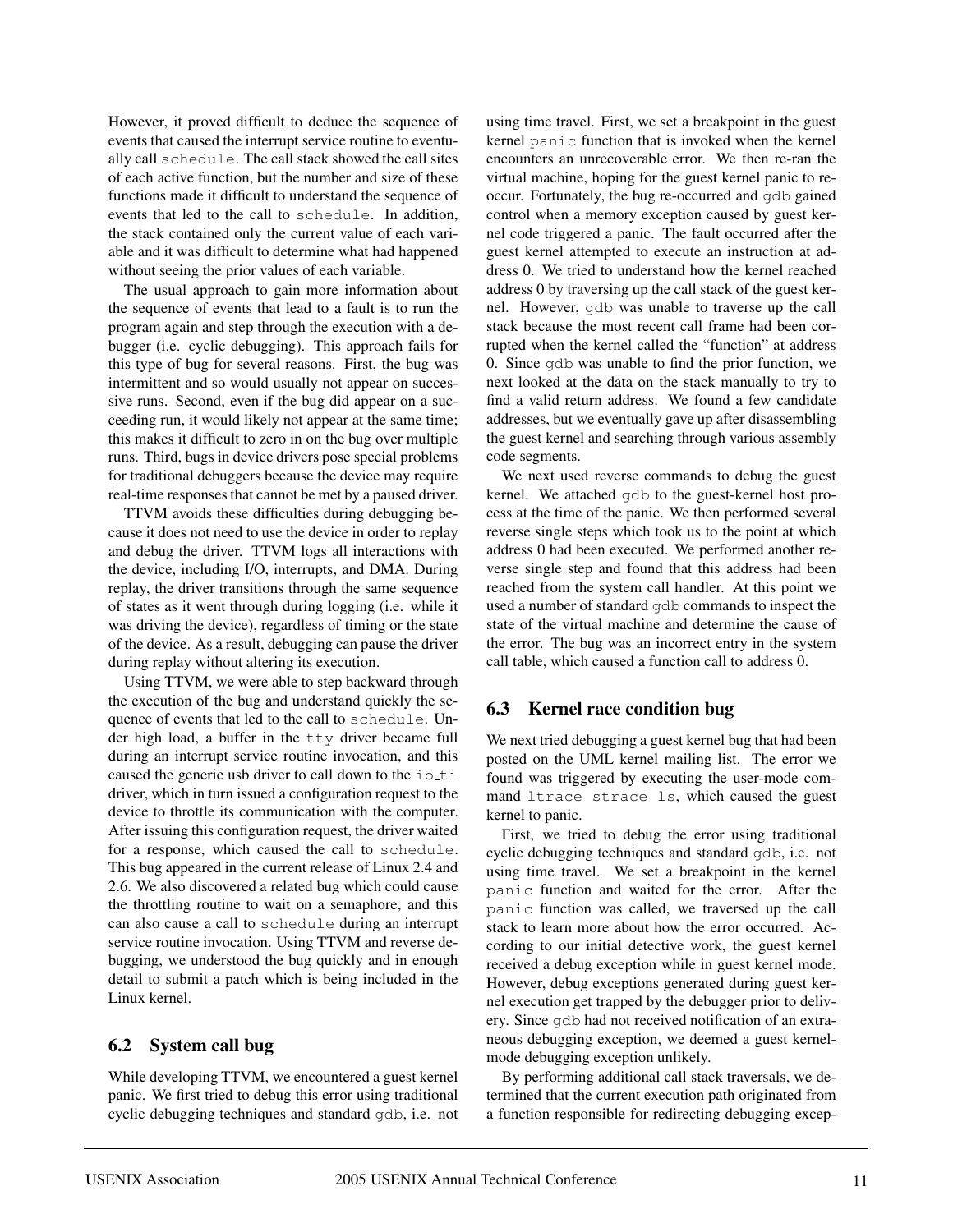tions to guest user-mode processes. This indicated that the debugging exception occurred in guest user mode, rather than in guest kernel mode as indicated by the virtual CPU mode variable. Based on that information, we concluded that either the call stack was corrupted, or the virtual mode variable was corrupted.

We sought to track changes to the virtual mode variable in two ways, both of which failed. First, we set a forward watchpoint on the mode variable and re-ran the test. This failed because the mode variable was modified legitimately too often to examine each change. Second, we set a number of conditional breakpoints to try to narrow down the time of the corruption. With the conditional breakpoints in place, we re-ran the test case but it executed without any errors. We then gave up trying to track down this non-deterministic bug with cyclic debugging and switched to using our reverse debugging tools.

Our first step when using the reverse debugging tools was to set a reverse watchpoint on the virtual CPU mode variable. After trapping on the guest kernel panic, we were taken back to an exception handler where the variable was being changed intentionally. The new value indicated that the virtual machine was in virtual kernel mode when this exception was delivered. We reverse stepped to confirm that this was in fact the case, and then went forward to examine the subsequent execution. Since the virtual CPU mode variable is global, and the nested exception handler did not reset the value when it returned, the original exception handler (the user mode debugging exception) incorrectly determined that the debugging exception occurred while in virtual kernel mode. At this point it was clear that the exception handler should have included this variable as part of the context that is restored upon return.

It is instructive to compare our experience fixing this bug with that of a core Linux developer. Ingo Molnar was able to fix this bug in "an hour at most" by seeing the "whole state of the kernel" and because he understood the code well [20]. Ingo's expertise apparently enabled him to deduce (from the state of the stack) the sequence of events that led to the corruption of the virtual mode variable. This approach would have been more difficult had the error manifested after the relevant stack frames had been popped. In contrast, our approach was to try to go back to the point at which the virtual mode variable was corrupted. While our naive approach failed with forward debugging, it was easy with reverse debugging and would still have worked even if the relevant stack frames had been popped.

### **6.4 mremap bug**

Finally, we debugged a bug in the mremap system call (CVE CAN-2003-0985), which occurs in the architecture-independent portion of Linux. This bug corrupts a process's address map when the process calls mremap with invalid arguments; it manifests later as a kernel panic when that process exits.

First, we tried to debug the error using traditional cyclic debugging and standard gdb, i.e. not using time travel. We attached gdb when the kernel called panic. We traversed up the call stack and discovered that the cause of the panic was a corrupted (zero-length) address map. Unfortunately, the kernel panic occurred long after the process's address map was corrupted, and we were unable to discern the point of the initial corruption. We thought to re-run the workload with watchpoints set on the memory locations of the variables denoting the start and end of the address map. However, these memory locations changed each run because they were allocated dynamically. Thus, while the bug crashed the system each time the program was run, the details of how the bug manifested were non-deterministic, and this prevented us from using traditional watchpoints. Even if the bug were completely deterministic, using forward watchpoints would require the programmer to step laboriously through each resulting trap during the entire run to see if the values at that trap were correct.

Reverse debugging provided a way to go easily from the kernel panic to the point at which the corruption initially occurred. After attaching gdb at the kernel panic, we set a reverse watchpoint on the memory locations of the variables denoting the start and end of the address map. This watchpoint took us to when the guest OS was executing the mremap that had been passed invalid arguments, and at this point it was obvious that mremap had failed to validate its arguments properly.

## **6.5 Lessons learned**

We learned four main lessons from our experience about the types of bugs that TTVM helps debug.

First, we learned that many bugs are too fragile to find with cyclic debugging. Heisenbugs [13] such as race conditions thwart cyclic debugging because they manifest only occasionally, depending on transient conditions such as timing. However, cyclic debugging often fails even for bugs that manifest each time a program runs, because the details of how they manifest change from run to run. Details like the internal state of an OS depend on numerous, hard-to-control variables, such as the sequence and scheduling order of all processes that have been run since boot. In the case of the mremap bug, minor changes to the internal OS state (the address of dynamically allocated kernel memory) prevented us from using watchpoints during cyclic debugging.

In contrast, TTVM's reverse debugging makes even the most fragile of bugs perfectly repeatable. TTVM's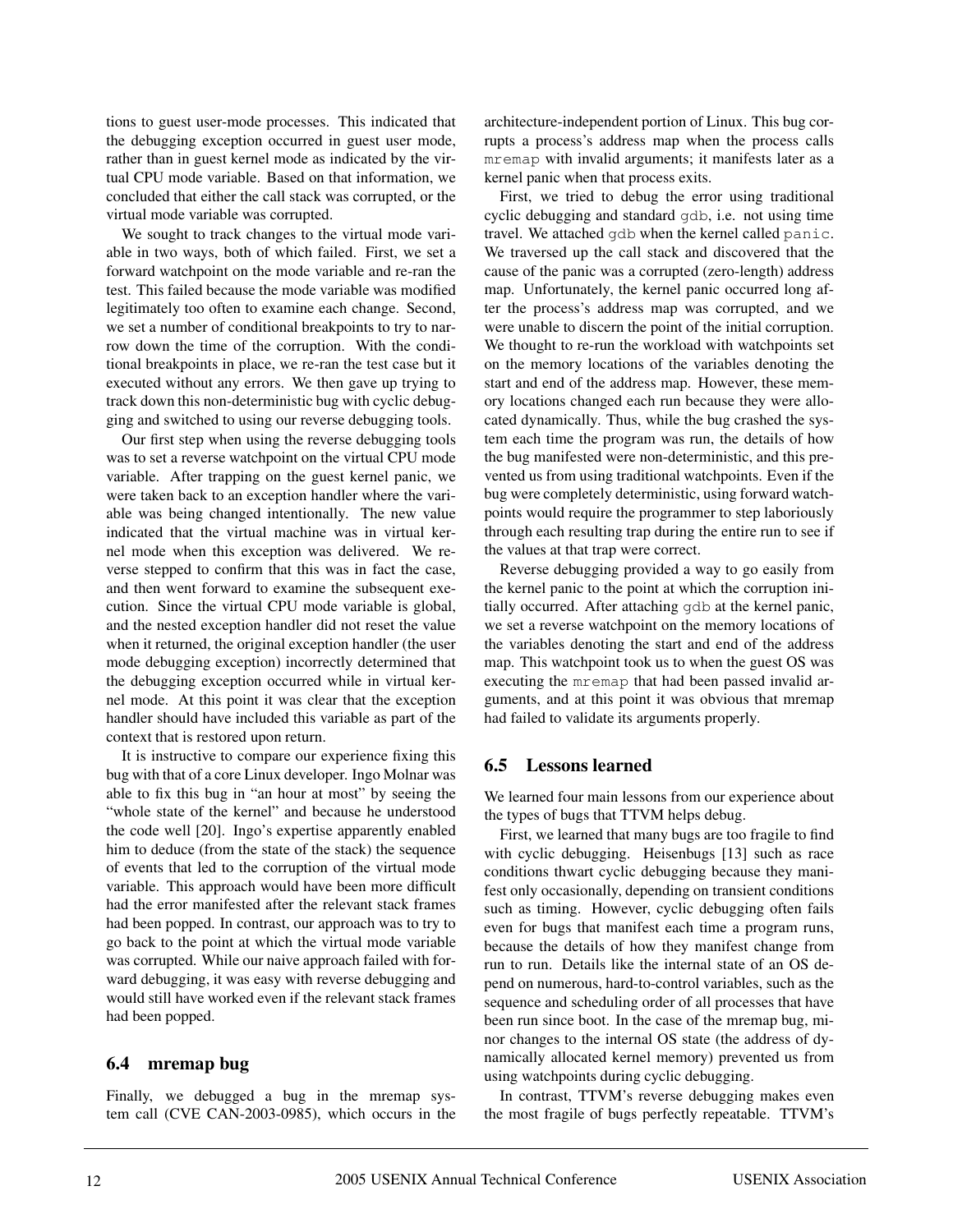deterministic replay ensures that the details of the internal OS state will remain consistent from run to run and thus enables the use of debugging commands that depend on fragile information.

Second, we learned that bugs that take a long time to trigger highlight the poor match between standard debugging commands and most debugging scenarios. Standard watchpoints and breakpoints are best suited to go to a *future* point of possible interest. In contrast, programmers usually want to go to a *prior* point of possible interest, because they are following in reverse the chain of events between the execution of the buggy code and the ensuing detection of that error. Trying to go backward by re-running the workload with forward watchpoints and breakpoints is very clumsy without TTVM. If the bug is fragile, the bug may not manifest (or may not manifest in the same way) during each run. Even if the bug manifests in exactly the same way during each run, cyclic debugging forces a programmer to step manually through all spurious traps since the beginning of the run, or to run the program numerous times searching manually for the period of interest.

In contrast, TTVM's reverse debugging commands provided exactly the semantics we needed to find each of the bugs we encountered. For the kernel race bug and the mremap bug, the point of interest was the last time a variable changed before the error was detected. For the system call bug, the point of interest was a few instructions before the error was detected.

Third, we learned that standard debuggers are difficult to use for bugs that corrupt the stack or that are detected after the relevant stack frame is popped. Standard debuggers approximate time travel by traversing up the call stack, but this form of time travel is neither complete nor reliable. Stack traversal is incomplete because it shows only the values of variables on the stack and because it shows those variables only at the time of their function's last invocation. For the mremap bug, the code that contained the error was executed during a prior system call and was not on the stack when the error was detected. Stack traversal is unreliable because it works only if the stack is intact. For the system call bug, the stack had been corrupted by an erroneous function call. Similarly, common buffer overflow attacks corrupt the stack and render stack traversal difficult. It is ironic that one of the most powerful techniques of standard debuggers depends on the partial correctness of the program being debugged.

In contrast, TTVM provides complete and reliable time travel. It is complete in that it can show the state of any variable at any time in the past. It is reliable in that it works without depending on the correctness of the program being debugged.

Finally, we learned that bugs in device drivers are particularly hard to solve with cyclic debugging. Device driver bugs are often non-deterministic because they depend on interrupts and device inputs. In addition, devices may require real-time responses that cannot be met by a paused driver. In contrast, TTVM allows one to replay device drivers deterministically, and TTVM's replay works without interacting with the device.

## **6.6 Interactivity of reverse debugging**

To debug the bugs described in this section we triggered the error while logging, then replayed the virtual machine to diagnose the error. When replaying, we set the checkpoint interval to ten seconds. This checkpoint interval added reasonable runtime overhead for debugging (in fact, it added less overhead than some forward debugging commands, such as conditional breakpoints) and was short enough to support interactive performance for reverse commands.

We found the reverse commands to be quite interactive. Usually we used the reverse commands to step back a couple instructions or to go back to a recent breakpoint within the current checkpoint interval. This caused most of our checkpoint state to remain in the host file cache, which further sped up subsequent reverse commands. Restoring to the nearest checkpoint took under 1 second; replaying to the point of interest took five seconds on average (given the ten second checkpoint interval). Taking a reverse single step took about 12 seconds on average; this includes the time for both passes (Figure 3), i.e. restoring the checkpoint twice and replaying the remainder of the checkpoint interval twice. Overall, we found the speed of our reverse debugging commands fast enough to support interactive usage comfortably.

## **7 Related work**

Our work draws on techniques from several areas, including prior work on reverse execution of deterministic programs, replay of non-deterministic programs, and virtual-machine replay. Our unique contribution is combining these techniques in a way that enables powerful debugging capabilities that have not been available previously for systems (such as operating systems) that have numerous sources of non-determinism, that run for long periods of time, or that interact with hardware devices.

Re-executing prior computation through checkpoint and logging has been discussed in the programming community for many years [30, 10, 1, 4, 6, 24]. However, no prior reverse debugger would work for operating systems or for a user-level virtual machine such as User-Mode Linux. The primary limitation of prior systems is they are unable to replay programs with non-deterministic effects such as interrupts and thread scheduling [10, 4, 1,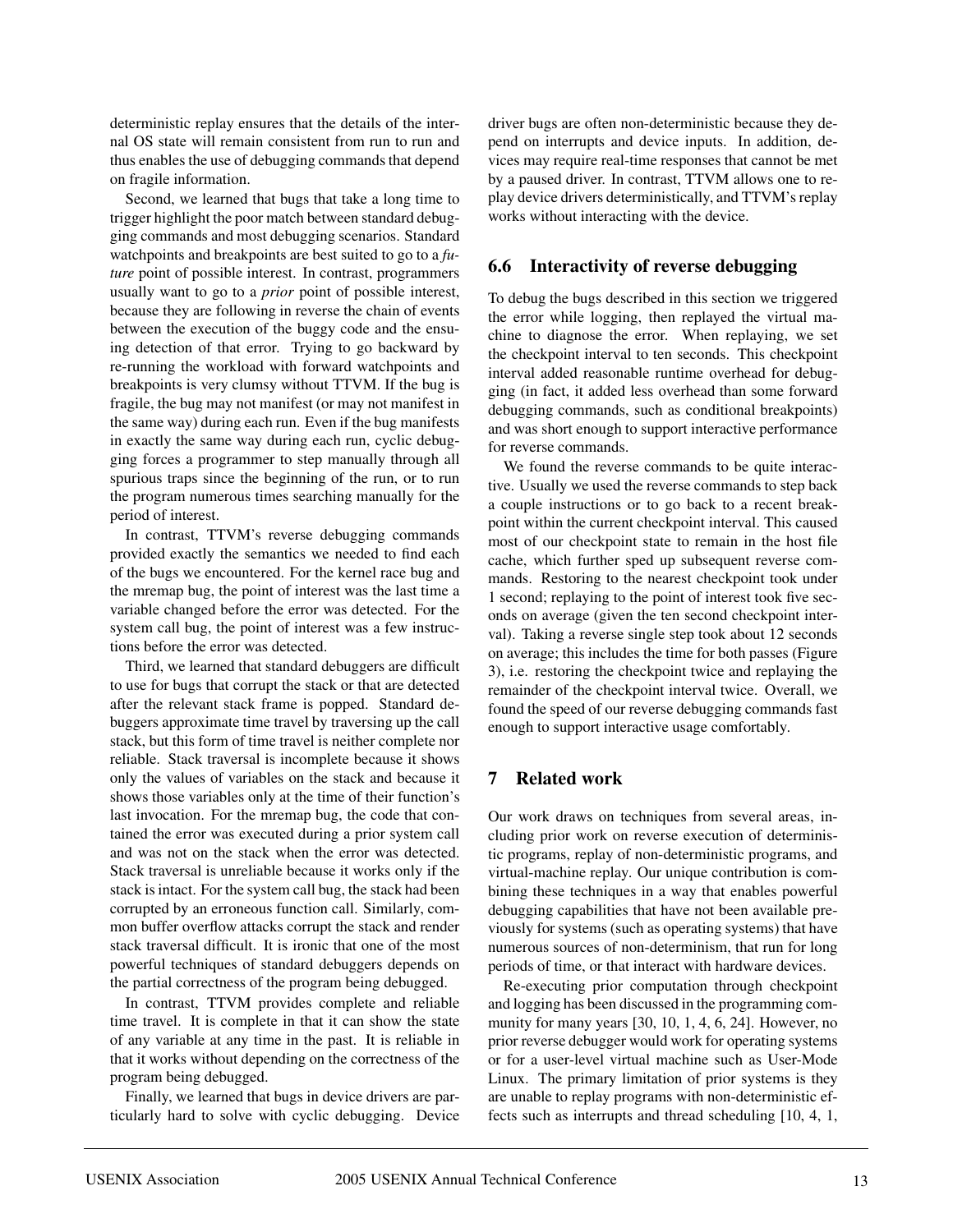6]. User-Mode Linux simulates interrupts and preemptions with asynchronous signals, and prior reverse debuggers are not able to replay such events. In addition, most reverse debuggers implement time travel by logging all changes to variables [30, 1, 21, 6], and this approach logs too much data when debugging long-running systems such as an OS. Finally, some systems work at the language level [27], and this prevents them from working with operating systems in a different language or with application binaries.

Researchers have worked to replay non-deterministic programs through various approaches. The events of different threads can be replayed at different levels, including logging accesses to shared objects [16], logging the scheduling order of multi-threaded programs on a uniprocessor [22], or logging physical memory accesses in hardware [2]. Other researchers have worked to optimize the amount of data logged [21].

Virtual-machine replay has been used for nondebugging purposes. Hypervisor used virtual-machine replay to synchronize the state of a backup machine to provide fault tolerance [5]. ReVirt used virtual-machine replay to enable detailed intrusion analysis [9]. Our work applies virtual-machine replay to achieve a new capability, which is reverse debugging of operating systems. TTVM also supports additional features over prior virtual-machine replay systems. TTVM supports the ability to run, log, and replay real device drivers in the guest OS, whereas prior virtual-machine replay systems ran only para-virtualized device drivers in the guest OS. In addition, TTVM can travel quickly forward and backward in time through its use of checkpoints and undo and redo logs, whereas ReVirt supported only a single checkpoint of a powered-off virtual machine and Hypervisor did not need to support time travel at all (it only supported replay within an epoch).

Another approach for providing time travel is to use a complete machine simulator, such as Simics [18]. Simics supports deterministic replay for operating systems and applications and has an interface to a debugger. However, Simics is drastically slower than TTVM, and this makes debugging long runs impractical. On a 750 MHz Ultrasparc III, Simics executes 2-6 million x86 instructions per second (several hundred times slower than native) [18], whereas virtual machines typically incur a slowdown of less than 2x.

## **8 Conclusions and future work**

We have described the design and implementation of a time-traveling virtual machine and shown how to use TTVM to add powerful capabilities for debugging operating systems. We integrated TTVM with a generalpurpose debugger, implementing commands such as reverse breakpoint, reverse watchpoint, and reverse step.

TTVM added reasonable overhead in the context of debugging. The logging needed to support time travel for three OS-intensive workloads added 3-12% in running time and 2-85 KB/sec in log space. Taking checkpoints every minute added less than 4% time overhead and 1-5 MB/sec space overhead. Taking checkpoints every 10 second to prepare for debugging a portion of a run added 16-33% overhead and enabled reverse debugging commands to complete in about 12 seconds.

We used TTVM and our new reverse debugging commands to fix four OS bugs that were difficult to find with standard debugging tools. We found the reverse debugging commands to be intuitive to understand and fast and easy to use. Reverse debugging proved especially helpful in finding bugs that were fragile due to non-determinism, bugs in device drivers, bugs that required long runs to trigger, bugs that corrupted the stack, and bugs that were detected after the relevant stack frame was popped.

Possible future work includes exploring nontraditional debugging operations that are enabled by time travel and deterministic replay. For example, one could measure the effects of a programmer-induced change by forking the execution and comparing the results after the change with the results of the original run.

#### **9 Acknowledgments**

Our shepherd, Steve Gribble, and the anonymous reviews provided feedback that helped improve this paper. This research was supported in part by ARDA grant NBCHC030104, National Science Foundation grants CCR-0098229 and CCR-0219085, and by Intel Corporation. Samuel King was supported in part by a National Defense Science and Engineering Graduate Fellowship.

#### **References**

- [1] H. Agrawal, R. A. DeMillo, and E. H. Spafford. An Execution-Backtracking Approach to Debugging. *IEEE Software*, 8(3), May 1991.
- [2] D. F. Bacon and S. C. Goldstein. Hardware-Assisted Replay of Multiprocessor Programs. In *Proceedings of the ACM/ONR Workshop on Parallel and Distributed Debugging*, May 1991.
- [3] P. Barham, B. Dragovic, K. Fraser, S. Hand, T. Harris, A. Ho, R. Neugebauer, I. Pratt, and A. Warfield. Xen and the Art of Virtualization. In *Proceedings of the 2003 Symposium on Operating Systems Principles*, October 2003.
- [4] B. Boothe. Efficient algorithms for bidirectional debugging. In *Proceedings of the 2000 Conference on Programming Language Design and Implementation (PLDI)*, pages 299–310, June 2000.